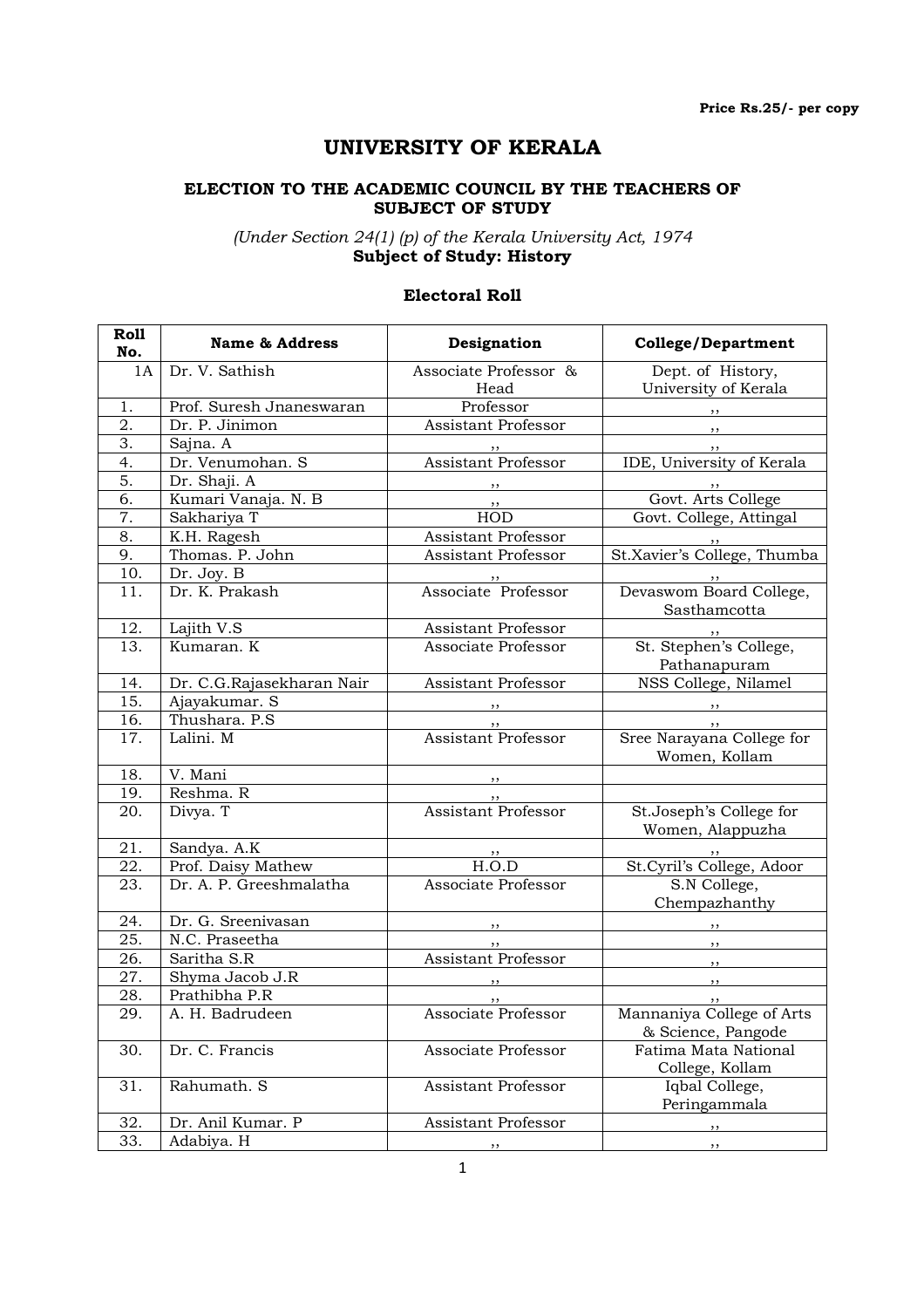| 34. | Dr. Sumesh, R        | ,,                                                  | ,,                                                 |
|-----|----------------------|-----------------------------------------------------|----------------------------------------------------|
| 35. | Sanitha Beevi. A     | ,,                                                  | , ,                                                |
| 36. | R. Remadevi          | Associate Professor                                 | Sree Narayana College,<br>Cherthala                |
| 37. | Jayachandran.P.R     | Associate Professor                                 | Sree Narayana College,<br>Kollam                   |
| 38. | Dr.Savitha.K         | Assistant Professor                                 | $\overline{\phantom{a}}$                           |
| 39. | Risky.N              |                                                     |                                                    |
| 40. | Deepa.M.S            |                                                     | $\overline{\phantom{a}}$                           |
| 41. | Jayanthy.S           | $\overline{\phantom{a}}$ , $\overline{\phantom{a}}$ | $\overline{\phantom{a}}$                           |
| 42. | Anu Mathews          | Associate Professor                                 | Bishop Moore College,<br>Mavelikkara               |
| 43. | Dr. Biju. R. I       | Assistant Professor                                 | MSM College, Kayamkulam                            |
| 44. | Dr. Manoj. T.R       | ,,                                                  | ,,                                                 |
| 45. | Swapnakumar K        | Assistant Professor                                 | Govt. College, Nedumangad                          |
| 46. | Dr. Sunil Kumar R    | $, \, \, \cdot$                                     |                                                    |
| 47. | Bijikumary P         | $\overline{\phantom{a}}$                            | $\frac{1}{2}$                                      |
| 48. | Vimal Kumar, C.L.    | Assistant Professor                                 | KNM Govt. Arts & Science<br>College, Kanjiramkulam |
| 49. | K. Sreekanth         | <b>Assistant Professor</b>                          | B.J. M. Govt. College,<br>Chavara                  |
| 50. | R. Rajasree          | $\overline{\phantom{a}}$                            | $\overline{\phantom{a}}$                           |
| 51. | Sreekala. K          | $\overline{\phantom{a}}$                            | $\sim$ $\sim$ $\sim$ $\sim$ $\sim$                 |
| 52. | R. Rajalekshmi       | Associate Professor                                 | Sanatana Dharma College,<br>Alappuzha              |
| 53. | <b>Deleted</b>       | , ,                                                 |                                                    |
| 54. | S. Jeyakumar         | $\overline{\phantom{a}}$                            | $\overline{\phantom{a}}$                           |
| 55. | M.P. Ajithkumar      | , ,                                                 |                                                    |
| 56. | Lekha Pillai         | Assistant Professor                                 | NSS College, Pandalam                              |
| 57. | Soumya <sub>S</sub>  |                                                     |                                                    |
| 58. | Raj Mohan M          | $, \, \,$                                           |                                                    |
| 59. | Dr. Latha Devi R     | Associate Professor                                 | Sree Narayana College,<br>Sivagiri, Varkala        |
| 60. | Biji K K             | Assistant Professor                                 |                                                    |
| 61. | Dr. P. Sushamma      | Associate Professor                                 | ""><br>HHMSPB NSS College for<br>Women, Tvpm       |
| 62. | Dr. V. Chithra Devi  | Assistant Professor                                 |                                                    |
| 63. | Ambili. S            | , ,                                                 |                                                    |
| 64. | Dr. P. F. Gopakumar  | Associate Professor                                 | University College, Tvpm                           |
| 65. | Sajeev Singh. M. K   | Assistant Professor                                 | ,,                                                 |
| 66. | Dr. Gopakumaran Nair | $, \, \, \cdot$                                     | $\overline{\phantom{a}}$                           |
| 67. | Dr. Shakeela. U. V   | $\overline{\phantom{a}}$                            | $\overline{\phantom{a}}$                           |
| 68. | Sinitha G.S.         | $, \, \,$                                           | $\overline{\phantom{a}}$                           |
| 69. | Sindhu K.K.          | $\overline{\phantom{a}}$                            |                                                    |
| 70. | Dr. Robinson Jose K. |                                                     | $\overline{\phantom{a}}$                           |
| 71. | Dr. S. Unnikrishnan  | $\overline{\phantom{a}}$                            | $\overline{\phantom{a}}$                           |
| 72. | Dr. John. S.P        | $\overline{\phantom{a}}$                            | $\overline{\phantom{a}}$                           |
| 73. | A. Balakrishnan      |                                                     |                                                    |
| 74. | Suresh. J,           | $\overline{\phantom{a}}$                            | $\overline{\phantom{a}}$                           |
| 75. | Aniziya Jayapalan    | $\overline{\phantom{a}}$                            | $\overline{\phantom{a}}$                           |
| 76. | Dr. S.S. Unnithan    | $, \, , \,$<br>Assistant Professor                  | $, \, , \,$<br>VTM NSS College,                    |
|     |                      |                                                     | Dhanuvachapuram                                    |
| 77. | Dr. Promod. N        | $, \, \,$                                           | $\overline{\phantom{a}}$                           |
| 78. | Sajini. P            | $\overline{\phantom{a}}$                            | $, \, \,$                                          |
| 79. | Dr. Maya Devi. S     | , ,                                                 | , ,                                                |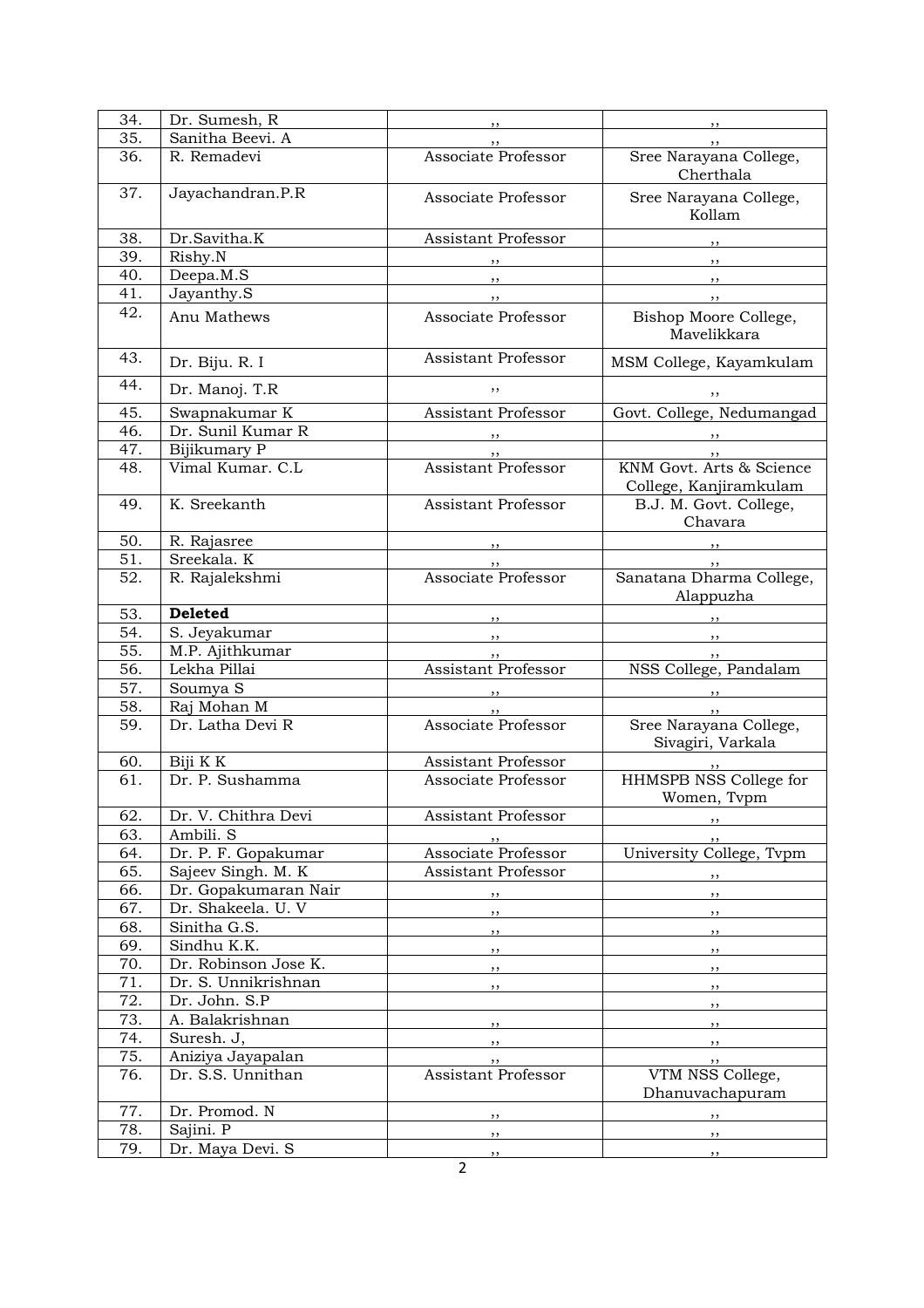| 80. | Lekshmi.S.J.Nair      | ,,                         | ,,                       |
|-----|-----------------------|----------------------------|--------------------------|
| 81. | Dr. Jaya Kumar. R     | ,,                         | , ,                      |
| 82. | Dr. Harikrishnan. S   | $, \,$                     | $, \, \, \cdot$          |
| 83. | Aparna. S             | $, \,$                     | , ,                      |
| 84. | Suraj. G              | <b>Assistant Professor</b> | Govt. College for Women, |
|     |                       |                            | Tvpm                     |
| 85. | Manoj. K              | $, \,$                     | $, \,$                   |
| 86. | Resmi. R. S           | $\frac{1}{2}$              | $\overline{\phantom{a}}$ |
| 87. | Bindu. S              | , ,                        | , ,                      |
| 88. | Sandhya J Nair        | $, \,$                     | $, \, \, \cdot$          |
| 89. | Deepu. J.S            | , ,                        | , ,                      |
| 90. | Dr. Santhosh Kumar. L | $, \, \,$                  | $, \, \,$                |
| 91. | Dr. T. Rajesh         | <b>Assistant Professor</b> | Christian College,       |
|     |                       |                            | Kattakada                |
| 92. | Dr. Shalini. S        | , ,                        |                          |
| 93. | Rev.Dr. T.B. Premjith | , ,                        | , ,                      |
|     | Kumar                 |                            |                          |
| 94. | Shibu. T              | Assistant Professor        | Sree Narayana College,   |
|     |                       |                            | Punalur                  |
| 95. | Athira Shaji          | , ,                        | ,,                       |
| 96. | M V Preetha           | <b>Assistant Professor</b> | TKMM College,            |
|     |                       |                            | Nangiarkulangara         |

University Buildings<br>Thiruvananthapuram<br>Date: 08.08.2016

University Buildings **Dr. Jayaprakas. M** Thiruvananthapuram Registrar(i/c)/Returning Officer